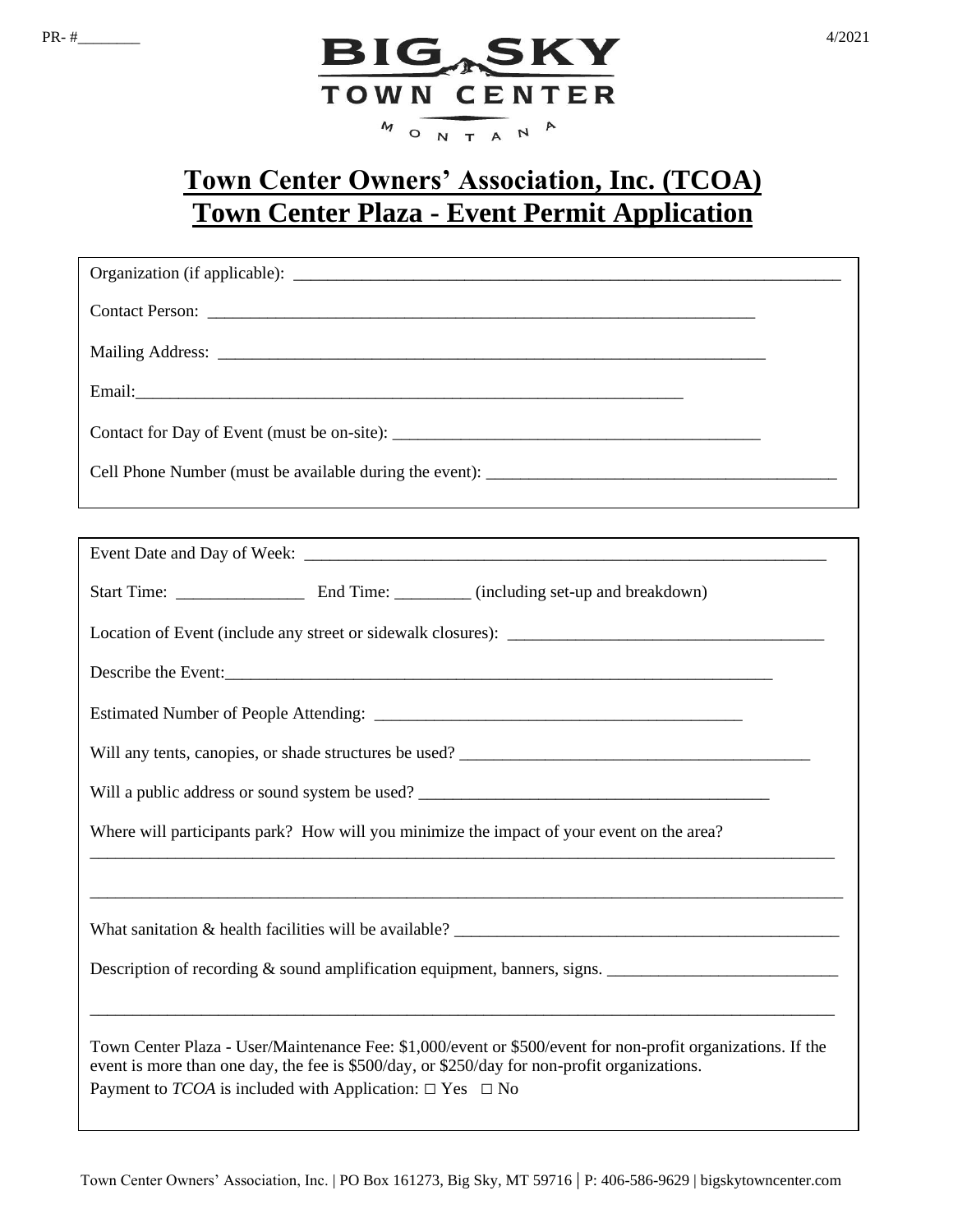In case of Emergency, Call 911

For non-Emergencies, call Gallatin County Sheriff (406-528-2100 ext. 2) or Big Sky Fire Department (406-995-2100) Town Center Owners' Association, Inc. (406-586-9629)

*The undersigned understands and agrees that: A representative of the Town Center Owners' Association, Inc. shall have full authority to void this permit should the activity hereby approved become disruptive or abusive so as to disrupt the peace of any adjacent area or persons, or for violation of Plaza rules, regulations, and/or any ordinance, committed by any member of the group.*

*The undersigned accepts all risk and liability for and on behalf of myself and those attending the event, and shall indemnify and hold harmless Simkins Holdings, LLC, the Town Center Owners' Association, Inc., and Gallatin County from any and all claims, suits, or actions arising out of any damage sustained as a result of the permitted event and furthermore agree to take full responsibility for the conduct of the function, including, but not limited to, seeing that all*  laws, ordinances, and regulations are obeyed by those in attendance; and that the Plaza is left in a safe, sanitary, and *clean condition.*

*The undersigned agrees to comply with all of the Rules and Restrictions set forth below, the current Gallatin Canyon/Big Sky Zoning Regulations (including the Gallatin County "Part 1" Zoning Administrative Regulation), and the Gallatin County Road Department Special Event Permit (if a road closure is proposed).*

*Any changes to the Park Event Permit Application will require a new application to be submitted and approved (no additional fee is due).* 

Signature of Responsible Party: \_\_\_\_\_\_\_\_\_\_\_\_\_\_\_\_\_\_\_\_\_\_\_\_\_\_\_\_\_\_\_\_\_\_\_\_ Date \_\_\_\_\_\_\_\_\_\_\_\_\_\_\_\_

## **Rules & Restrictions: Town Center Plaza**

## **Initials of Responsible Party Verifying Compliance with these Rules & Restrictions:**

- 1. \_\_\_\_\_No event, including setup for that event, shall start prior to 8 AM and all events shall end prior to 11 PM, with an additional two (2) hour period following the event allowed for cleanup and tear-down. Exceptions may be granted by TCOA at its discretion on a case-by-case basis, and noted as such on copies of the application provided to the County Planning Department, the Gallatin County Sheriff, and Big Sky Fire Department authorities.
- 2. \_\_\_\_\_If any goods, services, food, or alcoholic beverages are offered at the event, copies of all necessary permitting required authorizing the provision of said goods, services, food, and beverages must be provided prior to approval of this Park Event Permit Application*.*
- 3. \_\_\_\_\_Event organizers are required to meet all aspects of the parking, traffic flow, and pedestrian crossing plan, including directional signage, parking space marking (if applicable), and pedestrian access in accordance with the attached parking plan.
- 4. \_\_\_\_\_Event organizers shall identify an individual (Responsible Party) who shall be in attendance at the event, and whom shall be responsible for ensuring that the parking plan is adhered to, that event attendees behave appropriately, and has contact information for the Gallatin County Sheriff (406-528-2100 ext. 2) and the Big Sky Fire Department (406-995-2100) should a situation arise requiring additional support.
- 5. Event organizers shall provide one (1) outhouse or portable restroom per 100 people expected to attend, as identified on this Event Permit Application. Event organizers must present either a service contract for existing outhouses to ensure that outhouses are serviced and/or removed promptly after an event, or a contract ensuring that outhouses will be provided and removed for the planned event.
- 6. \_\_\_\_\_Site clean-up is the responsibility of the event organizer. The site shall be left in a safe, sanitary, and clean condition following all events.